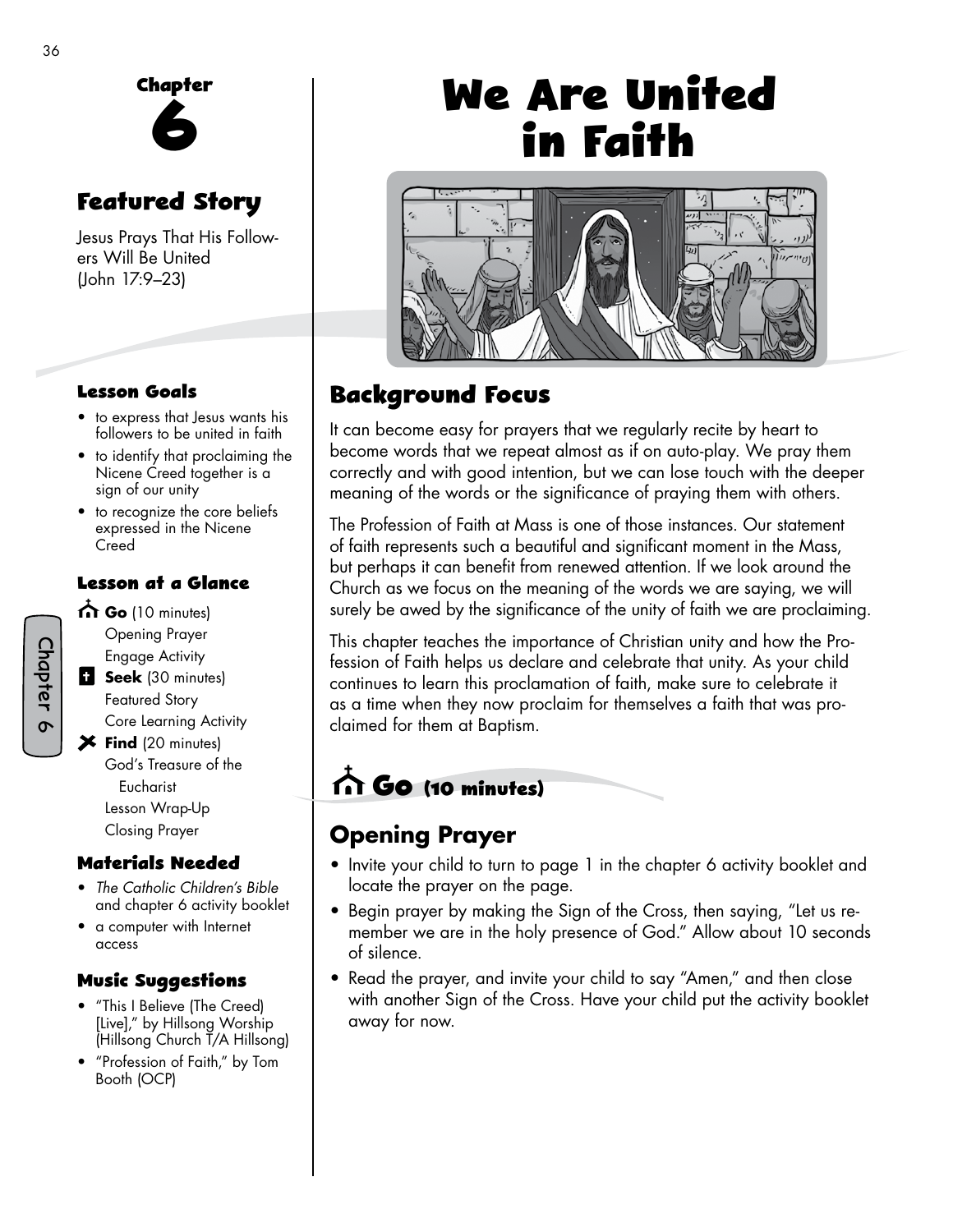## **Engage Activity**

- Invite your child to share what the word *unity* means.
- Ask your child to think of a group of people such as a sports team, a club, the Church, or a group of friends—and to share some of the signs that a group has unity. *(Accept all reasonable responses, such as they work together, they share the same goal, they believe the same things, they respect one another, etc.)*
- Tell your child that in today's lesson they will learn about the importance of unity in the Church and some of the ways we show our unity in faith.

## **Seek (30 minutes)**

## **Featured Story**

- Invite your child to find John 17:9–23 in *The Catholic Children's Bible* (pages 1694–1695).
- Direct them to turn the page and place an "I found it!" sticker next to the Featured Story (page 1696).
- Ask your child to look at the images on pages 1696–1697, and invite them to point out the different things they notice.
- Read the title and the Featured Story, and then ask your child to share what they think it means when Jesus prays that all of his followers will be one. *(It means that he wants all Christians to be unified / have unity.)*
- Remind your child of the different characteristics of unity that they mentioned earlier. Show them how these characteristics apply to Christians as well.

#### **Understand It!**

- Invite your child to read Understand It! on page 1697 and ask them to summarize the key points. Make sure they cover the following:
	- ° Jesus doesn't want anything to keep us from loving one another.
	- ° When we are one, we will not hurt one another with words or actions.
	- ° Other people will notice our love and joy.
- Remind your child of the first lesson they had about the Body of Christ, in chapter 1. Tell them that the image of one body with many different parts is another way to recall our unity as baptized Christians. Explain that we are all different, but we are united because we share the same faith—we all follow Jesus and share in his mission of love.
- Have your child turn to page 2 in the activity booklet and complete the activity. Read the directions, and invite them to unscramble the words to discover the phrase. *Answer: United in Faith*

#### **Live It!**

- Read the directions to Live It! on page 1697.
- Pray the prayer together.

#### **Tell It!**

- Ask your child to look at the images in Tell It! on page 1697.
- Encourage your child to summarize the Bible reading.
- Have your child use some of the smaller stickers to mark parts of the Featured Story pages that capture their interest. Remind them to save enough stickers to use on the remaining chapters.

## **Core Learning Activity**

#### **Unity Makes Us Strong**

- View the video "Team Work The Smart Way," available on YouTube (1:22), which contains three short segments.
- Ask your child how the three segments show the importance of teamwork and unity. Tell your child that we are not alone in our beliefs but are part of a large, worldwide Church that is united in faith.
- Encourage your child to share times when they have experienced unity in groups and times when they might not have experienced unity. Explore the difference and discuss which is better for the Church. Tie this back in to Jesus' prayer that all of his followers might be one.